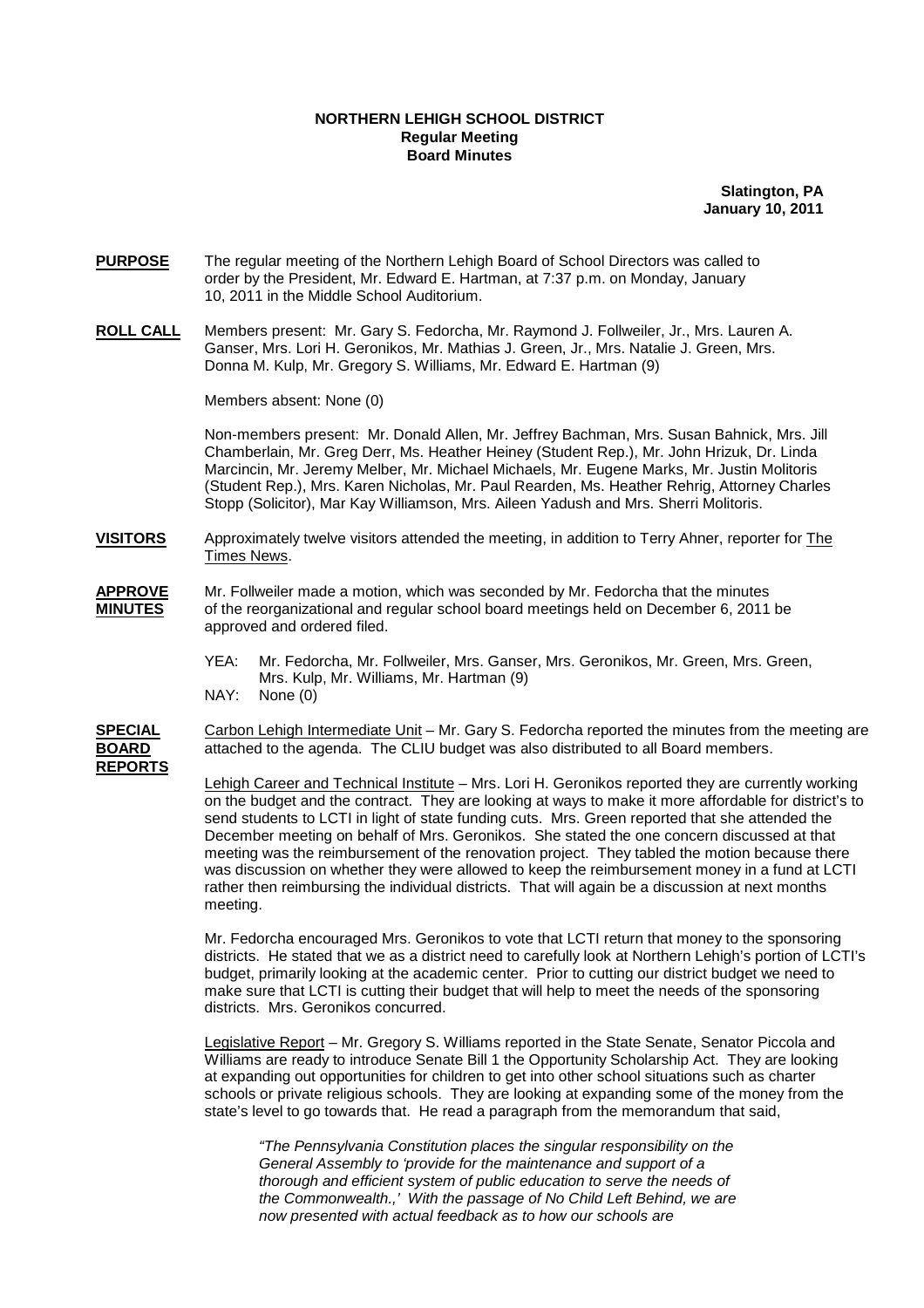performing. It is clear that some are failing our children. We must step up and honor our constitutional responsibility to those children, their parents, and the taxpayers of this state by establishing a program that will redirect those tax dollars wasted on continued failure to other alternatives that have shown success."

 He agrees that some districts in this Commonwealth that statement can be applied to. His fear is that there is a large sentiment in Harrisburg currently that seeks to apply that sentiment unilaterally across Pennsylvania. He believes that we all need to be watchful when we hear statements saying that the public school system is failing because everyone in this room knows that it is not failing at Northern Lehigh. We need to make sure that Harrisburg does not loose sight that we still need all the help we can get and if they take money away from us it is going to be a self fulfilling prophecy if that is something that happens.

 PSBA has sent an electronic legislative survey for the individual districts to pick what our priorities will be for them to lobby on our behalf for this upcoming year. He will be forwarding recommendations out to the Board this week via e-mail and if anyone has anything in particular on any items they want PSBA to lobby on our behalf for, please let him know.

 Lehigh Carbon Community College – Mr. Mathias J. Green, Jr. reported the 2011-2012 budget has been approved and will be distributed at next months meeting. He stated that he is not sure whether he will be at next months meeting so he reviewed a few budget items with the Board. The operating budget went up about 1%, the debt service went down .2% and the leases went down about .2%. The overall budget went up by about .6% which he feels is reasonable. He stated that in 2002 the FTE (Full Time Equivalent) was \$5,821.00. Currently in 2009-2010 the FTE is \$5,8383.00. In this amount of time the FTE has only increased by \$17.00. Northern Lehigh's overall share for this year is a decrease in the amount of \$77.00.

## Committee Reports and/or Meetings

Minutes of the Policy/Education Committee Meeting held on January 3, 2011 were distributed.

Minutes of the Technology/Buildings and Grounds Committee Meeting held on January 5, 2011 were distributed.

Minutes of the Finance Committee Meeting held on January 5, 2011 were distributed.

## Student Representatives to the Board Report

 Mr. Justin Molitoris and Ms. Heather Heiney distributed their written student representative report and verbally reported on its contents.

 Solicitor's Report – Attorney Charles Stopp reported the auditor has asked for any updated legal matters. The solicitor's office has responded to their request. The business manager asked for comments concerning the Retirement Incentive and they have been in communication concerning that issue.

Federal and Other Programs Update – Mrs. Karen A. Nicholas reported in May the  $7<sup>th</sup>$  &  $8<sup>th</sup>$  grade students who are currently taking Algebra I will be completing a Keystone Exam. At the high school, students that are taking Algebra I, Biology, and English Literature also will take the Keystone Exams. The district is hearing that these exams are going to be very rigorous. Our teachers are working very hard to prepare our students for these tests. Students will be given three chances to pass the test. It is a graduation requirement to pass the test. We must have something in place for students that are not able to pass the Keystone Exams the first, second or third time.

 Secondly, the district's strategic plan was written in 2008 and is to be in effect until 2013. The district must perform a mid point review. The special education plan is due April 30<sup>th</sup> and the Academic Standards and Assessment, Professional Education and Educational Technology are due September  $30<sup>th</sup>$ . We will be contacting people to help analyze these plans. We do have a technology committee beginning on January  $17<sup>th</sup>$  to look at the educational piece on how we are integrating technology into our curriculum. If anyone is interested in joining the committee they can contact Mrs. Nicholas.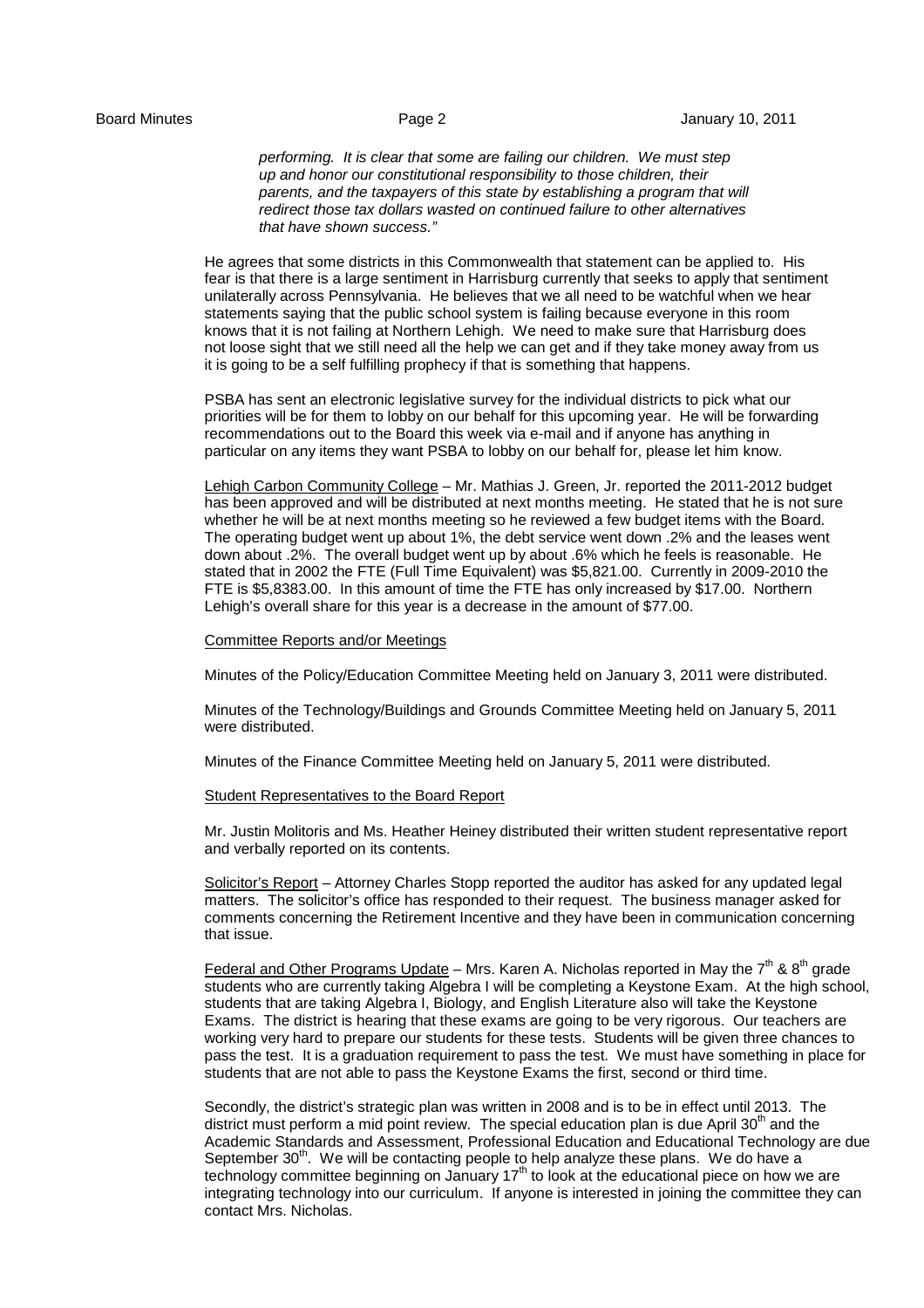Business Manager's Report – Mr. Jeremy G. Melber stated he has distributed this evening the Single Audit ending June 30, 2010. It will be on next months agenda for approval. There is one deficiency in the audit that is because we were spending money out of our capital reserve account for the Slatington Renovation Project and it should have been coming out of a construction account. The reason is because we hired an engineer and architect consultant a year before we issued the money for the project. We used \$100,000 from fund balance until we received the money and then the capital reserve account was reimbursed.

There is a motion on the agenda to approve the financing for the second phase of the Slatington Elementary Renovation project. He stated that he has met with the districts financial advisor and interest rates are starting to increase slightly but he feels that since these bonds will not be issued until March we may see somewhat of a decline but he does not think we will see the numbers we saw in August through October of last year.

He stated that the Act I resolution is on the agenda for approval. It was discussed at the Finance Committee Meeting that it is his recommendation that the Board approve the Act I resolution which states that the district will not exceed the index which is 1.9% for the 2011-2012 school year. He further explained the upcoming budget and the possible loss of stimulus money. He stated that the district is currently budgeting that our basic education funding will not include the increase that we saw with the stimulus money. The district has been working on contingency plans to put into place so the district will not need to raise taxes over the index. If the board does not pass the resolution, the board will have to pass a preliminary budget at next month's board meeting.

Also on the agenda for approval is a Retirement Incentive Plan which administration has been meeting on for the past several months. The plan is to offer a one time only Retirement Incentive Plan which will allow teachers in the district to submit in writing an application to the Superintendent prior to 4PM on April 6<sup>th</sup> that they will permanently retire from Northern Lehigh School District at the end of this academic school term. In doing so, the school district will give them a retirement incentive in the amount of \$25,000 payable in two installments, \$12,500 on or before October 31, 2011 and \$12,500 on or before February 28, 2012. Administration has been meeting to discuss the effects this plan may have and they feel positions of teachers that retire under this plan will not need to be filled. If the Board approves the Retirement Incentive Plan this evening, administration estimates between 6 to 10 teachers will retire. Without this plan they estimate only 1 or 2 teachers will retire. If 6-8 teachers retire and their positions are not replaced, the district will save between 700-900 thousand dollars.

Superintendent's Report – Mr. Michael W. Michaels

Ethics forms have been distributed and Board members, as well as administration, should complete them sooner rather than later and return them to Sherri Molitoris.

Mr. Michaels introduced Mrs. Nicholas who presented Keystone Awards to our two elementary school principals for making AYP for two consecutive years, 2008-2009 and 2009-2010. Mr. Michaels stated that the middle school under direction of Mrs. Chamberlain and the high school under the direction of Mrs. Yadush and Mr. Allen are also doing very well in our AYP endeavors.

Mr. Michaels stated that this month is School Board Recognition Month. Our Board of Education volunteers their expertises and time for our students and our citizens. He is very happy and honored to work with this group. The nine are very opinionated and sometimes pretty rough, but they are very passionate on their issues. They do a wonderful job of sharing their opinions. In their dialogues they are always thinking about what is best for the citizens and the students in conjunction which is a great situation. On behalf of the students, teachers, support staff and administration, he would like to thank the Board of Education for volunteering their time.

Mr. Hartman reported that an executive session was held prior to tonight's meeting to discuss legal and personnel issues.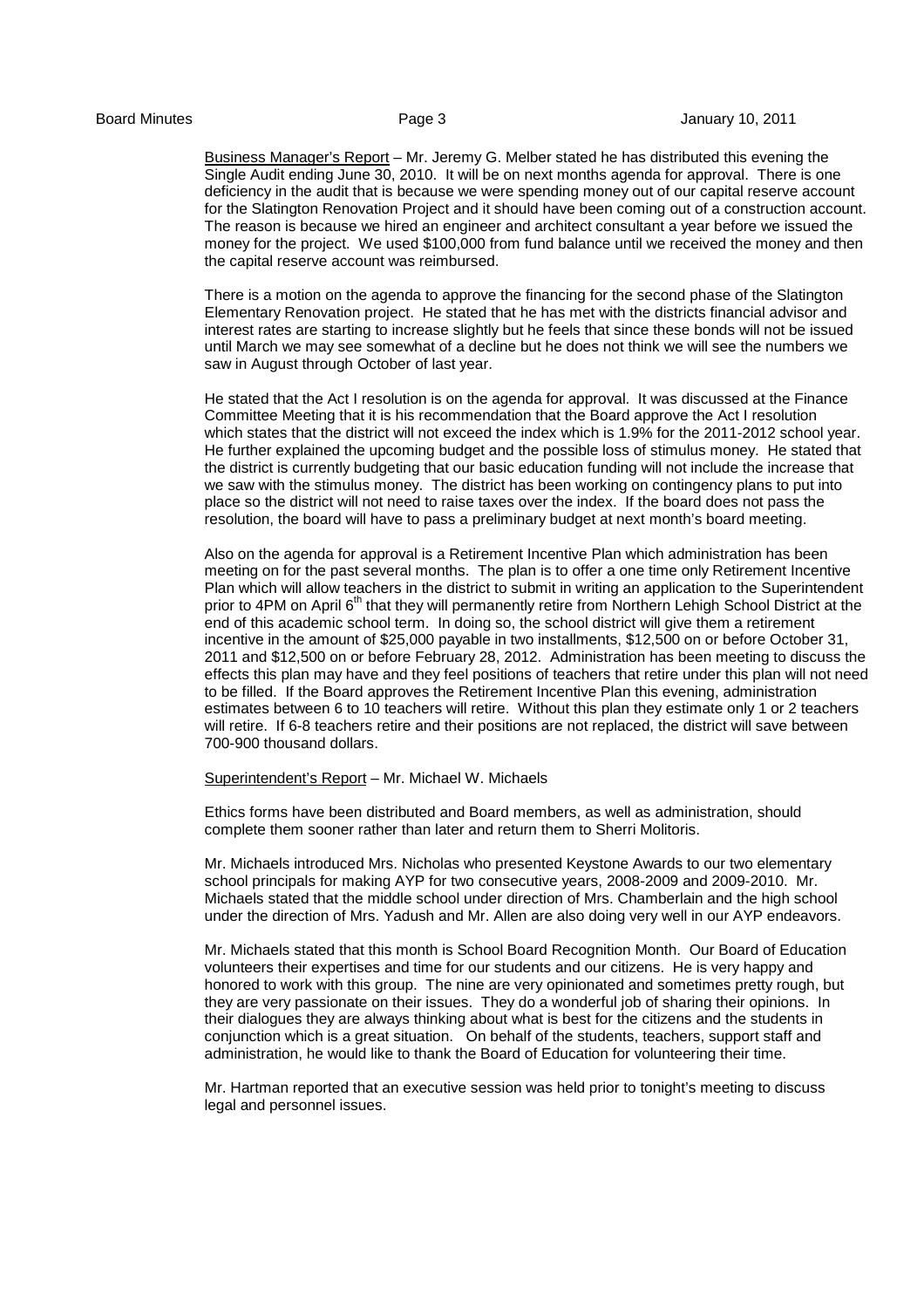| <b>Board Minutes</b>                                 | Page 4                                                                                                                                                                                                                                                                                                                                                                                                                                                                                                                                                                                                                                                                                                                                                                                                                                      |                                                                                                                                                                                                           |                                                                                                               | January 10, 2011                                                                                                                                       |  |
|------------------------------------------------------|---------------------------------------------------------------------------------------------------------------------------------------------------------------------------------------------------------------------------------------------------------------------------------------------------------------------------------------------------------------------------------------------------------------------------------------------------------------------------------------------------------------------------------------------------------------------------------------------------------------------------------------------------------------------------------------------------------------------------------------------------------------------------------------------------------------------------------------------|-----------------------------------------------------------------------------------------------------------------------------------------------------------------------------------------------------------|---------------------------------------------------------------------------------------------------------------|--------------------------------------------------------------------------------------------------------------------------------------------------------|--|
| <b>PERSONNEL</b>                                     | Mr. Williams made a motion, which was seconded by Mrs. Geronikos, that the Board of Education<br>approves the following personnel items:                                                                                                                                                                                                                                                                                                                                                                                                                                                                                                                                                                                                                                                                                                    |                                                                                                                                                                                                           |                                                                                                               |                                                                                                                                                        |  |
| Administrative<br>Transfer<br>Instructional          | <b>Richard Green</b><br>From:<br>To:<br>Salary:<br>Effective:                                                                                                                                                                                                                                                                                                                                                                                                                                                                                                                                                                                                                                                                                                                                                                               | Middle School Industrial Arts Teacher<br>Middle School PSSA Prep Class<br>no change in salary<br>January 27, 2011                                                                                         | \$72,050 (Step 17B+24on the 2010-2011 CBA Salary Schedule)                                                    |                                                                                                                                                        |  |
| Family<br>Medical<br>Leave                           | Approve the request of employee #735 to take a Family Medical Leave beginning on or about<br>March 28, 2011 for the birth of her second child. She will be using 14.5 accumuluated sick and<br>.5 personal days in conjunctions with the Family Medical Leave. She plans to return to her current<br>teaching position on or about May 9, 2011.                                                                                                                                                                                                                                                                                                                                                                                                                                                                                             |                                                                                                                                                                                                           |                                                                                                               |                                                                                                                                                        |  |
|                                                      | Approve the request of employee #1410 to take a Family Medical Leave beginning on December<br>22, 2010 for her own medical reasons. She will be using accumulated sick days in conjunction<br>with the Family Medical Leave. She plans to return to her current teaching positon upon release<br>from her attending physician on or about February 7, 2011.<br>Approve the request of employee #3520 to take a twelve week Family Medical Leave in the near<br>future. At this time she is unable to provide any definitive dates due to the overseas adoption<br>process and that their travel is at the discretion of China. She will be using accumulated sick days<br>in conjunction with the Family Medical Leavel. She plans to return to her current teaching position<br>at the expiration of her twelve week Family Medical Leave. |                                                                                                                                                                                                           |                                                                                                               |                                                                                                                                                        |  |
|                                                      |                                                                                                                                                                                                                                                                                                                                                                                                                                                                                                                                                                                                                                                                                                                                                                                                                                             |                                                                                                                                                                                                           |                                                                                                               |                                                                                                                                                        |  |
| Unpaid<br>Leave<br>Of<br>Absence                     | Approve the request of employee #3365 to take an Unpaid Leave of Absence beginning<br>January 27, 2011 and continue until the end of the 2010-2011 school year. She was previously<br>granted a Family Medical Leave which ends on January 26, 2011. She plans to return to her<br>current teaching position at the beginning of the 2011-2012 school year.                                                                                                                                                                                                                                                                                                                                                                                                                                                                                 |                                                                                                                                                                                                           |                                                                                                               |                                                                                                                                                        |  |
| Sabbatical<br>Leave                                  | Approve the request of Lora Krum, elementary music teacher, to take a Compensated Sabbatical<br>Leave for the second semester of the 2010-2011 school year.                                                                                                                                                                                                                                                                                                                                                                                                                                                                                                                                                                                                                                                                                 |                                                                                                                                                                                                           |                                                                                                               |                                                                                                                                                        |  |
| Temporary<br>Vacancy<br>Replacement<br>Extension     | Approve to continue the employment of Michael Strohl as a Temporary Vacancy Replacement<br>Teacher for the remainder of the 2010-2011 school year. The teacher he was replacing was<br>granted an additional unpaid leave of absence until the end of the 2010-2011 school year.                                                                                                                                                                                                                                                                                                                                                                                                                                                                                                                                                            |                                                                                                                                                                                                           |                                                                                                               |                                                                                                                                                        |  |
|                                                      | Approve to continue the employment of Kelly Weiner as a Temporary Vacancy Replacement<br>Teacher for the remainder of the 2010-2011 school year. The teacher she was replacing was<br>granted an additional unpaid leave of absence until the end of the 2010-2011 school year.                                                                                                                                                                                                                                                                                                                                                                                                                                                                                                                                                             |                                                                                                                                                                                                           |                                                                                                               |                                                                                                                                                        |  |
| Rescind<br>Co-Curricular<br>Appointment<br>2010-2011 | Rescind the appointment of Richard Mantz from his position as Assistant Boys Basketball Coach<br>for the 2010-2011 school year which was originally approved at the April 12, 2010 board meeting.                                                                                                                                                                                                                                                                                                                                                                                                                                                                                                                                                                                                                                           |                                                                                                                                                                                                           |                                                                                                               |                                                                                                                                                        |  |
| Co-Curricular<br>Volunteers<br>2010-2011             | <b>Richard Mantz</b><br>Joseph Seremula, Jr.*<br>*Pending Verification of Clearances                                                                                                                                                                                                                                                                                                                                                                                                                                                                                                                                                                                                                                                                                                                                                        |                                                                                                                                                                                                           | <b>Assistant Basketball Coach</b><br>Assistant Basketball Coach                                               |                                                                                                                                                        |  |
| Co-Curricular<br>Appointments<br>2011-2012           | Joe Tout<br>Steve Hluschak<br>Mark Lavine<br>Andrew Lynn<br>Dan Blazosky<br>Mark Hoffman<br><b>Terry Bowman</b><br>Manny Guedes<br><b>Jessica Frew</b><br>Kelly Follweiler<br>Dave Oertner                                                                                                                                                                                                                                                                                                                                                                                                                                                                                                                                                                                                                                                  | <b>Head Football Coach</b><br>Asst. Football Coach<br>Asst. Football Coach<br>Asst. Football Coach<br>Asst. Football Coach<br>Asst. Football Coach<br>Head Field Hockey Coach<br>Asst. Field Hockey Coach | Asst. Football Coach-Shared Stipend<br>Asst. Football Coach-Shared Stipend<br><b>Head Cross Country Coach</b> | \$6,876.47<br>\$4,469.03<br>\$4,469.03<br>\$4,469.03<br>\$4,469.03<br>\$4,469.03<br>\$2,234.53<br>\$2,234.53<br>\$4,119.86<br>\$2,677.41<br>\$4,119.86 |  |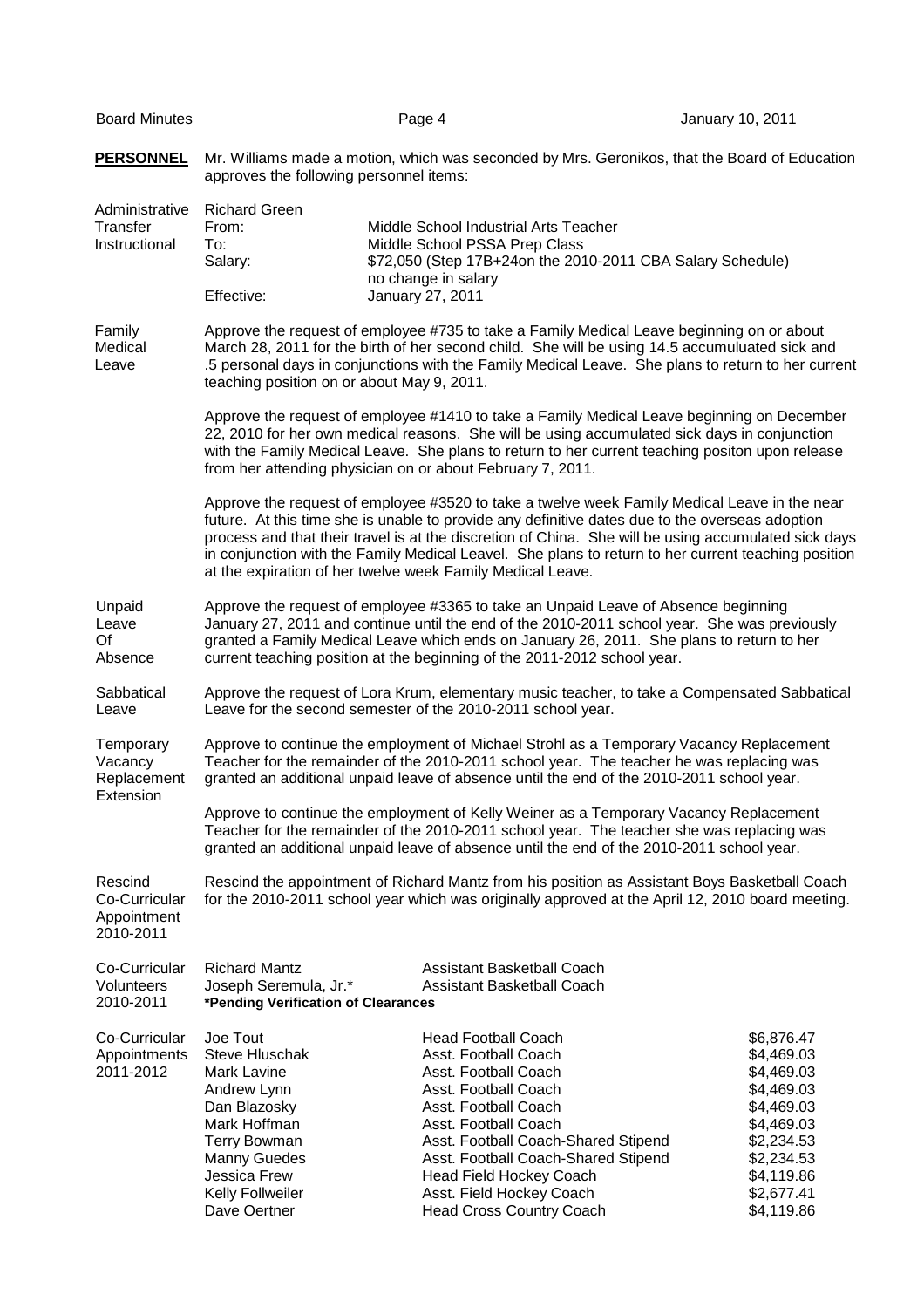| <b>Board Minutes</b>                                                                                                                                                                                                                       |                                                                                                                                                                                                                                                                                                                                                                                                                                                                                                                                                       | Page 5                                                                                                                                                                                                                                                                                             | January 10, 2011         |  |  |
|--------------------------------------------------------------------------------------------------------------------------------------------------------------------------------------------------------------------------------------------|-------------------------------------------------------------------------------------------------------------------------------------------------------------------------------------------------------------------------------------------------------------------------------------------------------------------------------------------------------------------------------------------------------------------------------------------------------------------------------------------------------------------------------------------------------|----------------------------------------------------------------------------------------------------------------------------------------------------------------------------------------------------------------------------------------------------------------------------------------------------|--------------------------|--|--|
| <b>PERSONNEL</b><br>(cont.)                                                                                                                                                                                                                | <b>Beth Case</b><br>John Sitaras                                                                                                                                                                                                                                                                                                                                                                                                                                                                                                                      | Asst. Cross Country Coach<br>Head Boy's Soccer Coach                                                                                                                                                                                                                                               | \$2,677.41<br>\$4,970.42 |  |  |
| Co-Curricular<br>Volunteers<br>2011-2012                                                                                                                                                                                                   | Alden Farber<br>James Tkach*<br>Sarah Arndt<br>Jaclyn Follweiler<br><b>Haley Bomboy</b><br>Amy Zeiser<br>*Pending Verification of Clearances                                                                                                                                                                                                                                                                                                                                                                                                          | <b>Assistant Football Coach</b><br><b>Assistant Football Coach</b><br>Assistant Field Hockey Coach<br>Assistant Field Hockey Coach<br>Assistant Field Hockey Coach<br><b>Assistant Cross Country Coach</b>                                                                                         |                          |  |  |
| Musical<br>Chore-<br>ographer                                                                                                                                                                                                              | Approve Rachel Halkias as Musical Choreographer/Assistant Director for the Spring Musical for the<br>NLHS Student Theater Group. Stipend for this position will be \$1,000 to be paid out of the HS<br>Student Activities Account. The Musical Choreographer/Assistant Director will be responsible for<br>overseeing all persons involved with musical numbers/responsibilities (pit band, choral<br>arrangements, choral preparation), stage blocking, dance numbers, scheduling, etc as determined<br>by the HS Principal and Production Director. |                                                                                                                                                                                                                                                                                                    |                          |  |  |
| Unpaid<br>Volunteer                                                                                                                                                                                                                        | Approve the following unpaid volunteer aide in the Peters and/or Slatington Elementary Schools for<br>the 2010-2011 school year: Jamie Elmore*.<br>*Pending Verification of Clearances                                                                                                                                                                                                                                                                                                                                                                |                                                                                                                                                                                                                                                                                                    |                          |  |  |
| Salary<br>Acknowledge the following teacher who has completed the requirements per the Collective<br>Bargaining Agreement that would entitle her to a salary increase for the second half of the 2010-<br>Adjustments<br>2011 school year: |                                                                                                                                                                                                                                                                                                                                                                                                                                                                                                                                                       |                                                                                                                                                                                                                                                                                                    |                          |  |  |
|                                                                                                                                                                                                                                            | Amy Zeiser<br>From:<br>Step 6B<br>To:<br>Step 6B+24                                                                                                                                                                                                                                                                                                                                                                                                                                                                                                   |                                                                                                                                                                                                                                                                                                    |                          |  |  |
| Game<br>Worker<br>2010-2011                                                                                                                                                                                                                | Personnel Salary Schedule.                                                                                                                                                                                                                                                                                                                                                                                                                                                                                                                            | Approve the following person as a Game Worker for the 2010-2011 school year. Game Workers<br>consist of ticket sellers and takers, game announcers, scoreboard operators, timers, field judges,<br>scorekeepers. Rate of pay is consistent with the rates approved on the 2010 -2011 Supplementary |                          |  |  |
|                                                                                                                                                                                                                                            | Michael Strohl                                                                                                                                                                                                                                                                                                                                                                                                                                                                                                                                        |                                                                                                                                                                                                                                                                                                    |                          |  |  |
| Substitute-<br>Instructional                                                                                                                                                                                                               | Approve the following substitute teachers for the 2010-2011 school year at the 2010-2011 substitute<br>teacher rates as approved on the Supplementary Personnel Salary Schedule:                                                                                                                                                                                                                                                                                                                                                                      |                                                                                                                                                                                                                                                                                                    |                          |  |  |
|                                                                                                                                                                                                                                            | William Hughes* - Social Studies & Special Education<br>Tonia Schaeffer - Elementary<br>*Pending Verification of Missing Documents                                                                                                                                                                                                                                                                                                                                                                                                                    | Caitlin Flaherty - Business/Computer/Information Technology K-12                                                                                                                                                                                                                                   |                          |  |  |
| Non-<br>Instructional                                                                                                                                                                                                                      | Approve the following individual as a substitute teachers aide for the 2010-2011 school year at the<br>2010-2011 substitute rate as approved on the Supplementary Personnel Salary Schedule:                                                                                                                                                                                                                                                                                                                                                          |                                                                                                                                                                                                                                                                                                    |                          |  |  |
|                                                                                                                                                                                                                                            | Sandra Diehl<br><b>Lilly Horwith</b>                                                                                                                                                                                                                                                                                                                                                                                                                                                                                                                  |                                                                                                                                                                                                                                                                                                    |                          |  |  |
|                                                                                                                                                                                                                                            | Approve the following individual as a cafeteria worker for the 2010-2011 school year at the 2010-<br>2011 substitute rate as approved on the Supplementary Personnel Salary Schedule:                                                                                                                                                                                                                                                                                                                                                                 |                                                                                                                                                                                                                                                                                                    |                          |  |  |
|                                                                                                                                                                                                                                            | Sandra Diehl<br><b>Lilly Horwith</b>                                                                                                                                                                                                                                                                                                                                                                                                                                                                                                                  |                                                                                                                                                                                                                                                                                                    |                          |  |  |
|                                                                                                                                                                                                                                            | Approve the following individual as a substitute custodian for the 2010-2011 school year at the<br>2010-2011 substitute rate as approved on the Supplementary Personnel Salary Schedule:                                                                                                                                                                                                                                                                                                                                                              |                                                                                                                                                                                                                                                                                                    |                          |  |  |
|                                                                                                                                                                                                                                            | Ronald Chontofalsky Sr.<br>Sandra Diehl                                                                                                                                                                                                                                                                                                                                                                                                                                                                                                               |                                                                                                                                                                                                                                                                                                    |                          |  |  |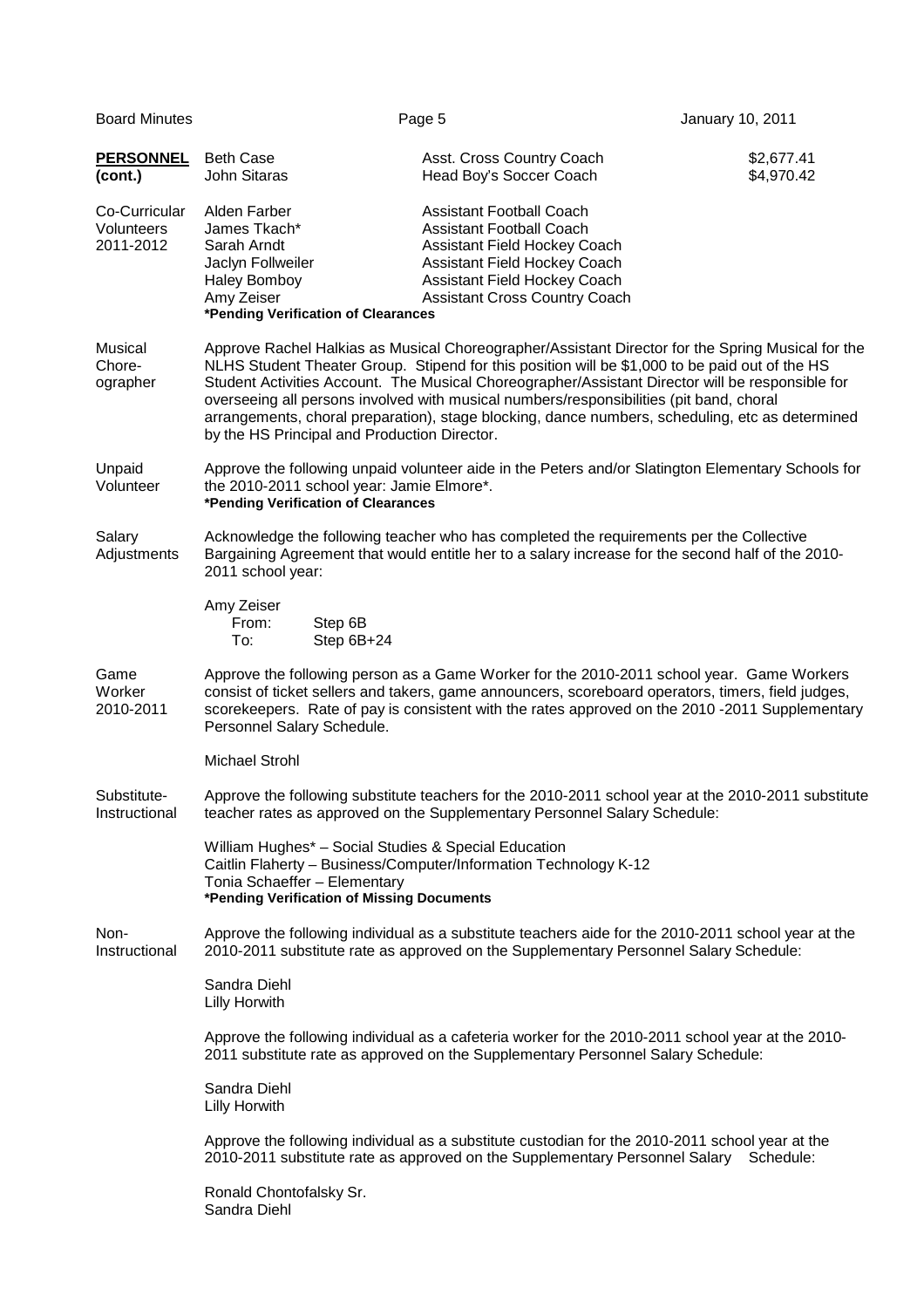| <b>Board Minutes</b>                                                                      |                                                                                                                                                                                                                                                                                                                     | Page 6                                                                                                                                                         | January 10, 2011                                                                                                                                                                             |  |  |
|-------------------------------------------------------------------------------------------|---------------------------------------------------------------------------------------------------------------------------------------------------------------------------------------------------------------------------------------------------------------------------------------------------------------------|----------------------------------------------------------------------------------------------------------------------------------------------------------------|----------------------------------------------------------------------------------------------------------------------------------------------------------------------------------------------|--|--|
| <b>PERSONNEL</b><br>(cont.)                                                               | YEA:<br>NAY:                                                                                                                                                                                                                                                                                                        | Mrs. Kulp, Mr. Williams, Mr. Hartman (9)<br>None $(0)$                                                                                                         | Mr. Fedorcha, Mr. Follweiler, Mrs. Ganser, Mrs. Geronikos, Mr. Green, Mrs. Green,                                                                                                            |  |  |
| <b>CONFER-</b><br><b>ENCES</b>                                                            | Mr. Green made a motion, which was seconded by Mrs. Geronikos, that the Board of Education<br>approves the following conference item:                                                                                                                                                                               |                                                                                                                                                                |                                                                                                                                                                                              |  |  |
|                                                                                           | Rhonda Frantz - A/CAPA Spring Conference - March 10-11, 2011 - Hershey, PA - Registration:<br>\$180.00, Lodging: \$232.00, Travel: \$80.00, Meals: \$8.00 - Total Approximate Cost: \$500.00 -<br>Funding: Business Office Budget                                                                                   |                                                                                                                                                                |                                                                                                                                                                                              |  |  |
|                                                                                           | YEA:<br>NAY:                                                                                                                                                                                                                                                                                                        | Mr. Fedorcha, Mr. Follweiler, Mrs. Ganser, Mrs. Geronikos, Mr. Green, Mrs. Green,<br>Mrs. Kulp, Mr. Williams, Mr. Hartman (9)<br>None $(0)$                    |                                                                                                                                                                                              |  |  |
| <b>POLICY</b>                                                                             | Mr. Follweiler made a motion, which was seconded by Mr. Williams, that the Board of Education<br>approves the following policy items:                                                                                                                                                                               |                                                                                                                                                                |                                                                                                                                                                                              |  |  |
| <b>Field Trip</b>                                                                         | National Honor Society - High School - New York City, NY - April 30, 2011 - Funded by National<br><b>Honor Society Students</b>                                                                                                                                                                                     |                                                                                                                                                                |                                                                                                                                                                                              |  |  |
| Parkland SD<br>Special<br>Education<br>Agreement                                          | Approve to authorize proper officials to enter into an agreement for one Northern Lehigh School<br>District special education student to attend Parkland School District in accordance with the promises<br>and covenants contained in the agreement. This agreement is effective for the 2010-2011 school<br>year. |                                                                                                                                                                |                                                                                                                                                                                              |  |  |
| <b>Board</b><br>Governance<br>Standards/<br>Code of<br>Conduct                            |                                                                                                                                                                                                                                                                                                                     | school board policy #011 - Local Board Procedures - Board Governance Standards/Code of<br>Conduct as recommended by the Pennsylvania School Board Association. | Approve to reaffirm the school board governance standards and code of conduct referenced in                                                                                                  |  |  |
|                                                                                           | YEA:<br>NAY:                                                                                                                                                                                                                                                                                                        | Mr. Fedorcha, Mr. Follweiler, Mrs. Ganser, Mrs. Geronikos, Mr. Green, Mrs. Green,<br>Mrs. Kulp, Mr. Williams, Mr. Hartman (9)<br>None $(0)$                    |                                                                                                                                                                                              |  |  |
| <b>NEW</b><br><b>BUSINESS</b>                                                             | Mr. Fedorcha made a motion, which was seconded by Mr. Follweiler, that the Board of Education<br>approves the following new business items:                                                                                                                                                                         |                                                                                                                                                                |                                                                                                                                                                                              |  |  |
| Retirement<br>Incentive<br>Plan for<br>2010-2011                                          | Approve to adopt a Retirement Incentive Plan, for all eligible professional employees, on a voluntary<br>basis, for the 2010-2011 school year. (Distributed to Board Members Only) Attachment                                                                                                                       |                                                                                                                                                                |                                                                                                                                                                                              |  |  |
| Resolution<br>for School<br>Board<br>Director<br>Recognition<br>Month $-$<br>January 2011 |                                                                                                                                                                                                                                                                                                                     | of the Free School Act in 1834; and                                                                                                                            | <b>WHEREAS, the role of locally elected school officials has served the Commonwealth of</b><br>Pennsylvania and local communities in meeting the needs of public education since the passage |  |  |
|                                                                                           |                                                                                                                                                                                                                                                                                                                     | a manner which has placed public education in the forefront of our educational systems; and                                                                    | <b>WHEREAS</b> , these local boards have discharged their responsibilities to public education in                                                                                            |  |  |
|                                                                                           | <b>WHEREAS, locally elected officials have distinguished themselves and their communities in</b><br>this non-paid, volunteer public service commitment; and                                                                                                                                                         |                                                                                                                                                                |                                                                                                                                                                                              |  |  |
|                                                                                           |                                                                                                                                                                                                                                                                                                                     | <b>Board of School Directors:</b>                                                                                                                              | <b>WHEREAS</b> , the contributions of the men and women who serve on the Northern Lehigh                                                                                                     |  |  |
|                                                                                           |                                                                                                                                                                                                                                                                                                                     | Gary S. Fedorcha<br>Raymond J. Follweiler, Jr.<br>Lauren A. Ganser<br>Lori H. Geronikos                                                                        |                                                                                                                                                                                              |  |  |

 Mathias J. Green, Jr. Natalie J. Green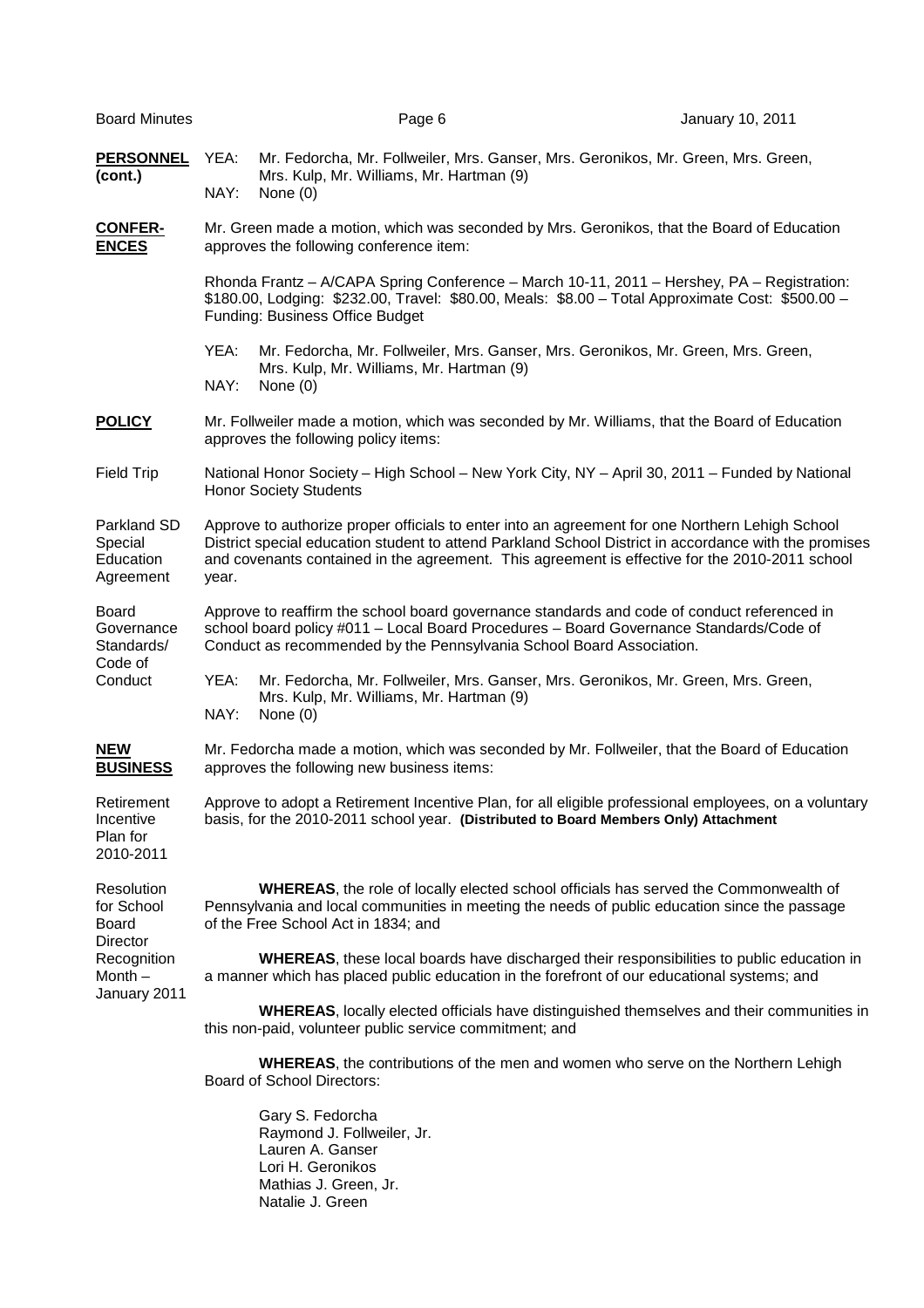|                                                                        | <b>WHEREAS</b> , on June 27, 2006, the Pennsylvania legislature passed Act 1 of Special<br>Session 2006, entitled the "Taxpayer Relief Act" (hereinafter "Act 1");                                                                                                                                                                                                                                                                   |
|------------------------------------------------------------------------|--------------------------------------------------------------------------------------------------------------------------------------------------------------------------------------------------------------------------------------------------------------------------------------------------------------------------------------------------------------------------------------------------------------------------------------|
| Act 1<br>Tax Levy<br>Resolution                                        | <b>NORTHERN LEHIGH SCHOOL DISTRICT</b><br><b>BOARD OF DIRECTORS</b><br><b>RESOLUTION</b>                                                                                                                                                                                                                                                                                                                                             |
| Advertising/<br>Document<br>Preparation<br>Construction<br><b>Bond</b> | Authorize administration to proceed with advertising and document preparation for an additional<br>\$10,000,000 bond to complete the financing of various capital projects. Final interest rates will be<br>presented at the February 14, 2011 regularly scheduled School Board Meeting.                                                                                                                                             |
| List of<br>Bills                                                       | Approve the Following List of Bills:<br>General Fund month of December & January<br>Cafeteria Fund month of December<br>Athletic Fund month of December<br>Refreshment Stand month of December<br>Construction Fund month of December<br>Capital Reserve Fund month of December                                                                                                                                                      |
| Financial<br>Reports                                                   | Approve the Following Financial Reports:<br>General Fund November 2010<br>NLMS Student Activities Account month of December 2010<br>NLHS Student Activities and Scholarship Acct for the month of November and December 2010                                                                                                                                                                                                         |
| <b>FINANCIAL</b>                                                       | Mrs. Kulp made a motion, which was seconded by Mrs. Ganser, that the Board of Education<br>approves the following financial items:                                                                                                                                                                                                                                                                                                   |
|                                                                        | Mr. Green responded that one of his concerns was that we would be having a lot of teachers<br>retiring, and then with not filling those positions, would end up with large class sizes which<br>would diversely affect the students of Northern Lehigh. He has been insured by Mr. Michaels<br>that this is not going to happen. There may be some positions not filled but the majority of<br>them, if necessary, will be replaced. |
|                                                                        | Mr. Michaels stated that if a person would retire that is not apart of the general education or<br>we would have more retirements than what was expected, there may need to be a filling of<br>certain vacancies. To say we are not filling any of the retiring positions may not be true. It<br>will be individual specific as discussed at the Finance Committee Meeting.                                                          |
|                                                                        | Mr. Fedorcha, Mr. Follweiler, Mrs. Ganser, Mrs. Geronikos, Mr. Green, Mrs. Green,<br>YEA:<br>Mrs. Kulp, Mr. Williams, Mr. Hartman (9)<br>NAY:<br>None $(0)$                                                                                                                                                                                                                                                                          |
|                                                                        | <b>FURTHER RESOLVE</b> that this proclamation be communicated to all school districts, school<br>officials and local communities in a planned program which brings visibility and awareness of the<br>role of locally elected school officials to the citizenry of this commonwealth.                                                                                                                                                |
|                                                                        | <b>NOW THEREFORE BE IT RESOLVED</b> that the Board of Director of the Pennsylvania<br>School Boards Association hereby proclaims the month of January as School Director Recognition<br>Month in this commonwealth; and                                                                                                                                                                                                              |
|                                                                        | should be recognized and appreciated by those who benefit from the workings of our public school<br>system;                                                                                                                                                                                                                                                                                                                          |
| NEW<br><b>BUSINESS</b><br>(cont.)                                      | Edward E. Hartman<br>Donna M. Kulp<br>Gregory S. Williams                                                                                                                                                                                                                                                                                                                                                                            |

 **WHEREAS,** Act 1 requires school districts to limit tax increases to the level set by an inflation index unless the tax increase is approved by voters in a referendum or the school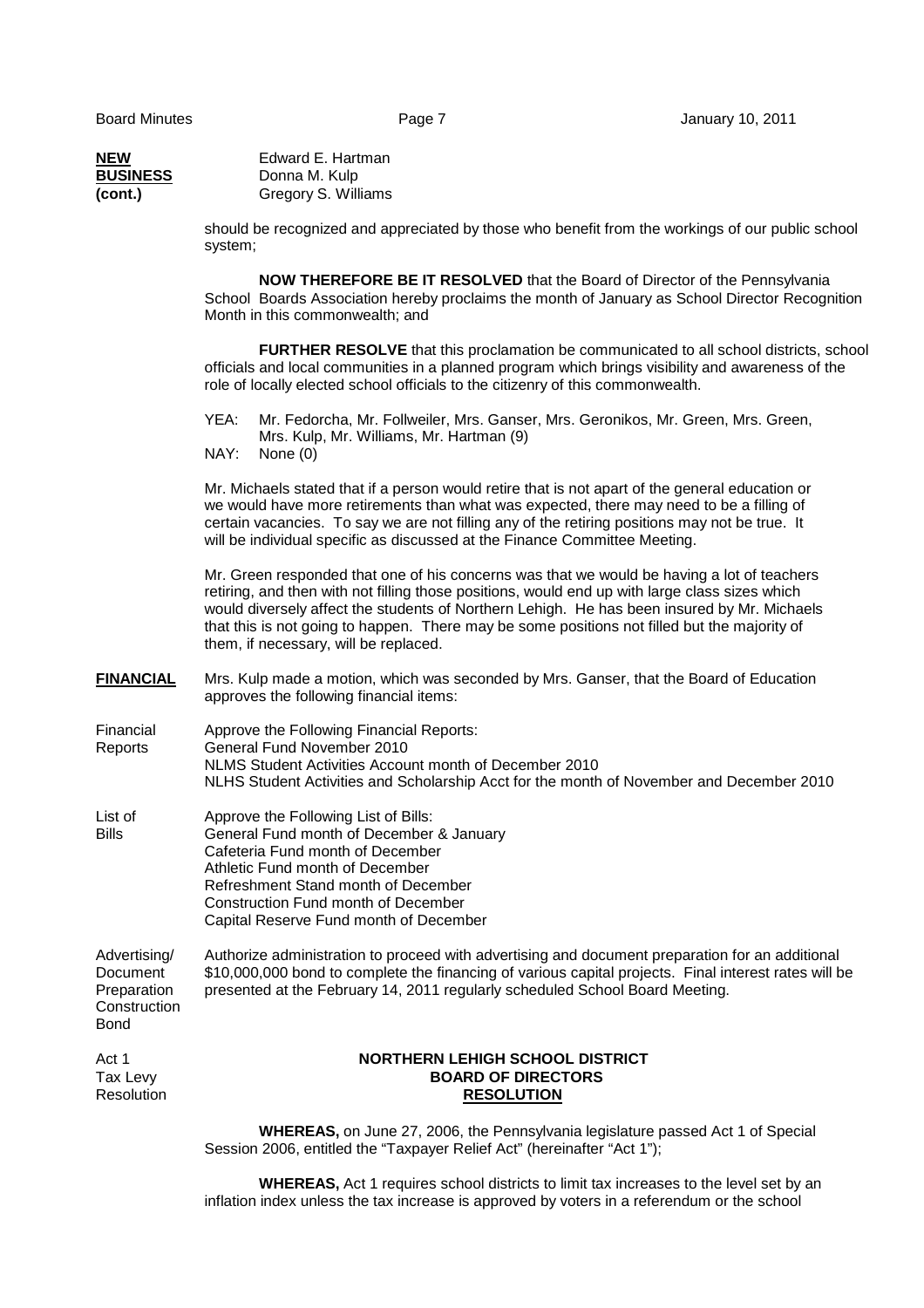**FINANCIAL** district obtains from the Department of Education or a court of common pleas certain **(cont.)** referendum exceptions;

> **WHEREAS,** Act 1 does, however, allow a board of school directors to elect to adopt a resolution indicating that it will not raise the rate of any tax for the support of the public schools for the following fiscal year by more than its index, provided this resolution must be adopted no later than 110 days prior to the date of the election immediately preceding the upcoming fiscal year;

 **WHEREAS,** the Northern Lehigh School District index for the 2011-2012 fiscal year is 1.9%;

 **WHEREAS,** the Northern Lehigh School District Board of Directors has made the decision that it shall not raise the rate of any tax for the support of the Northern Lehigh School District for the 2011-2012 fiscal year by more than its index.

**AND NOW,** on this 10<sup>th</sup> day of January, 2011, it is hereby **RESOLVED** by the Northern Lehigh School District (hereinafter "District") Board of Directors (hereinafter "Board") the following:

- 1. The Board certifies that it will not increase any school district tax for the 2011-2012 school year at a rate that exceeds the index as calculated by the Pennsylvania Department of Education.
- 2. The Board certifies that it will comply with the procedures set forth in Section 687, of the Pennsylvania Public School Code (hereinafter "School Code"), 24 P.S. §6-687, for the adoption of its proposed and final budget.
- 3. The Board certifies that increasing any tax at a rate less than or equal to the index will be sufficient to balance its final budget of the 2011-2012 fiscal year.
- 4. The Administration of the District will submit the District's information on a proposed increase in the rate of a tax levied for the support of the District to the Pennsylvania Department of Education on the uniform form prepared by the Pennsylvania Department of Education no later than five days after the Board's adoption of this Resolution.
- 5. The Administration of the District will send a copy of this Resolution to the Pennsylvania Department of Education no later than five days after the Board's adoption of this Resolution.
- 6. The Board understands and agrees that by passing this Resolution it is not eligible to seek referendum exceptions under Section 333(f) of Act 1 and is not eligible to request approval from the voters through a referendum to increase a tax rate by more than the index as established for the 2011-2012 fiscal year.
- 7. Once this Resolution is passed, the Administration of the District is not required to comply with the preliminary budget requirements set forth in paragraphs (a) and (c) of Section 311 of Act 1. Provided, however:
	- (a) The Board understands and agrees that, upon receipt of the information submitted by the District as set forth in paragraphs 4 and 5 above, the Pennsylvania Department of Education shall compare the District's proposed percentage increase in the rate of the tax with the index.
	- (b) Within ten days of the receipt of this information, the Pennsylvania Department of Education shall inform the District whether its proposed tax rate increase is less than or equal to the index.
	- (c) If the Pennsylvania Department of Education determines that the District's proposed increase in the rate of the District's tax exceeds the index, the District is subject to the preliminary budget requirements as set forth in paragraph (a) and (c) of Section 311 of

Act 1.